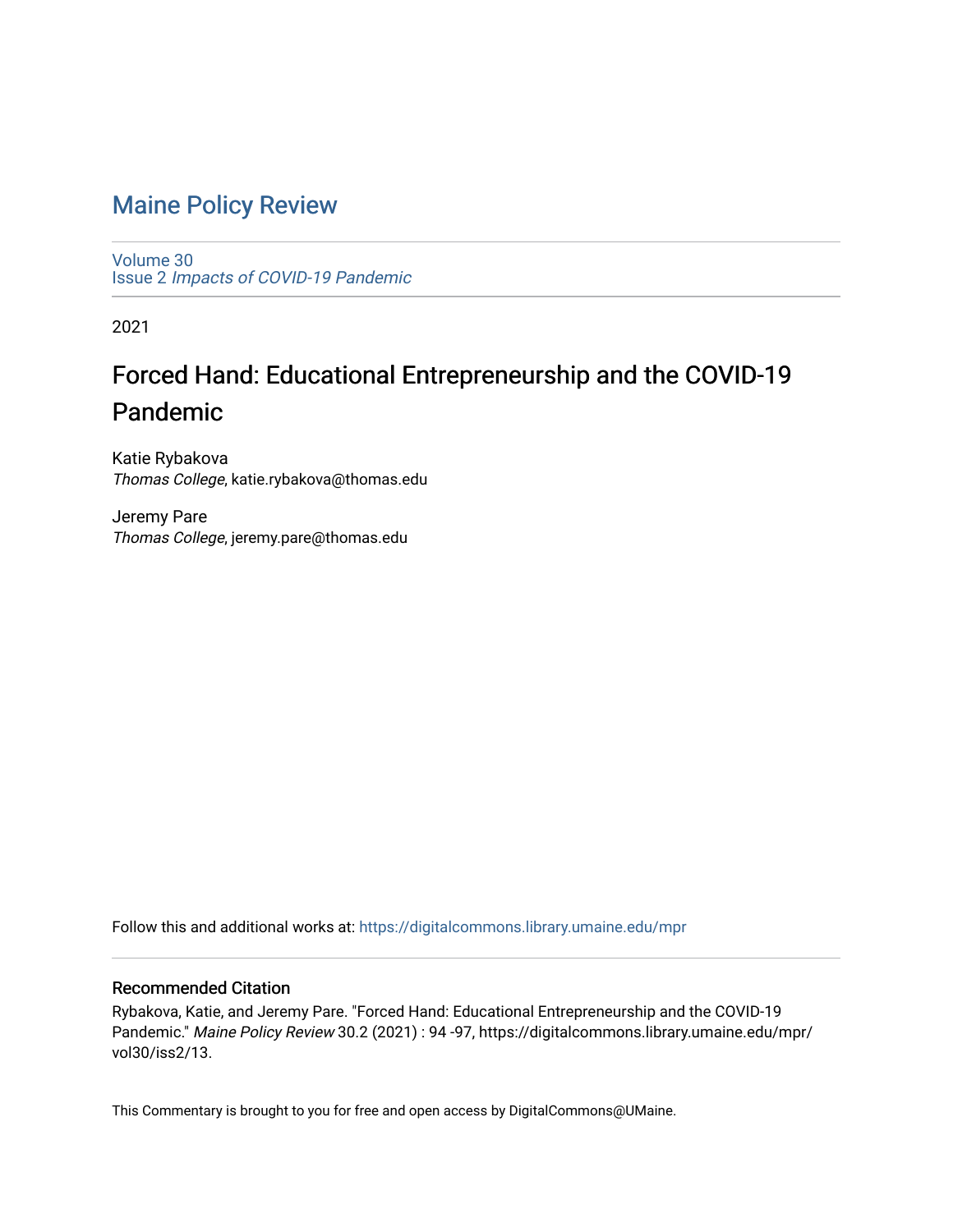# Forced Hand: Educational Entrepreneurship and the COVID-19 Pandemic

#### by Katie Rybakova and Jeremy Pare

#### **INTRODUCTION**

Welcome to the future of college,<br>where students are not tied to a three-credit-hour structure based on seat time. Instead, they work through a mixture of independent and collaborative work with access to instructors who act more as curators and coaches than experts. Students have an individualized program, gain content knowledge from multimodal online materials, and learn skills through hands-on, communitydriven experiences. The four-wall classroom structure has been obliterated. Students work as often with real businesses, schools, police forces, governments, and clientele as they do with their instructors and peers. They are not being educated about arbitrary and archaic content simply because it has always been the canon of Western education. They are learning to think critically about solving problems in the real world. They learn to collaborate. They learn that their actions have consequences. They learn how to use their knowledge of sustainability to build a successful business strategy or their knowledge of polluted oceans to help teach a seven-year-old to read.

Since the beginning of the COVID-19 pandemic, educational innovation has been accelerated. What was considered innovative at the end of 2019—multimodal assessment, hybrid/ hyflex/remote teaching platforms and paradigms, or flipped learning and digital credentialing—has become an expectation

in 2021. The changes that occurred during the pandemic, however, need to continue because students will only be prepared for a world of radical change with a radical change to the structure of college and curriculum. COVID-19 forced our hand and showed us that significant change is not as impossible as we thought it once was. There should be no going back, and policymakers have a role in this transition to help build, measure, and learn from innovations at educational institutions across the country.

We offer a look at the way the COVID-19 pandemic has helped us innovate in our classrooms and build upon hands-on, virtual experiences that prepare our college students for the real world. It is our intention to illustrate existing innovation along with the red tape that prevents us from doing more at a classroom and institutional level. We also examine the issues faculty face in this changing world and offer ideas for policymakers to use as they consider the future of higher education.

### REAL WORLD

D<sub>r.</sub> Rybakova had been teaching<br>online for years and did not have to shift classes from a face-to-face to remote format at the start of the pandemic. She focuses on curriculum and instruction with an emphasis on digital literacies and English, so technology, multimodality, and online education are within her expertise. Yet, the pandemic still

drastically shifted her curriculum. She cut out almost half the remaining assignments in her classes in the spring of 2020. As everyone came to terms with the massive paradigm shift from faceto-face to remote education, Rybakova had an opportunity to consider how she makes her online classes come to life for students. The pandemic gave her a real opportunity to authentically support K–12 teachers. In a class dedicated to teaching preservice teachers how to integrate technology in their future classrooms, Rybakova shifted an assignment to have her students make augmented reality modules for local schools to support the schools' remote learning (Shelly [2020\)](#page-4-0). The class also continued with the original Winslow Writing Project, where middle school students submitted prose and poetry to preservice teachers who acted as judges and provided feedback. Preservice teachers practice providing authentic feedback to real middle schoolers and middle schoolers get multiple forms of feedback from college students. Ultimately, these two examples show that real world application is possible online.

### DIGITAL BADGES

The constraints of the Carnegie unit<br>and traditional class objectives have prevented students from taking on selfpaced, autonomous, interdisciplinary, project-based online learning opportunities. Digital badges, however, allow for such innovative learning experiences. In fact, digital badges allow students to demonstrate objectives through self-generated projects, which are often realworld based and meaningful to students. Students can build on these experiences to gain useful certifications.

Thomas College uses digital badges to recognize learning outside of the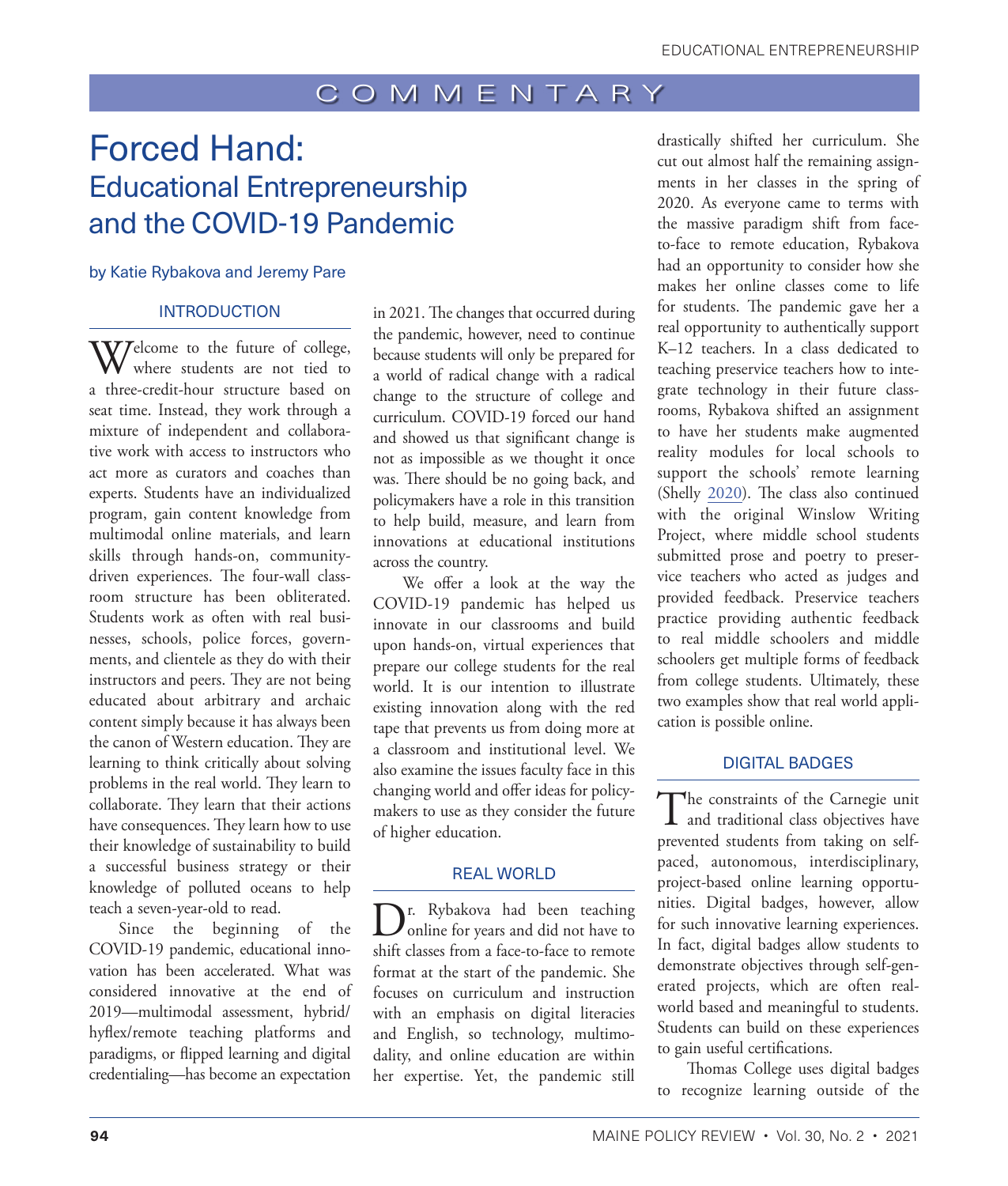<span id="page-2-0"></span>typical classroom environment.<sup>[1](#page-4-1)</sup> Badges are skills and experience based and verified by an external entity. Digital badges can increase employability by demonstrating the application of particular skills and knowledge. These badges can be shared widely on social media platforms, in emails or resumes, or embedded in a website. Professor Pare participates in professional development programs for students at Thomas College. The programs allow students to engage in learning at their own pace and aligned with the needs of their current employers or anticipated job opportunities.

## INNOVATIONS OUTSIDE THE TRADITIONAL CLASSROOM

Even before the COVID-19 pandemic, Thomas College emphasized employability for its students. According to Thomas College President Laurie Lachance [\(2018](#page-4-2)), "it is absolutely imperative that the college experience we provide equip [students] with the full complement of knowledge, skills and personal attributes that ensures [students] are fully employable." To do so, Thomas College provides relevant curricula, innovative career services, and internships. The COVID-19 pandemic, however, raised many difficulties for student internships. Working with the Harold Alfond Institute for Business Innovation and the college's Career Services Department, Pare created a plan with partners at the University of Maine Mitchell Center to have students intern at a distance. The distance internships allowed Thomas students to practice the skills they had been learning in the classroom with ongoing support from mentors at multiple institutions. The Mitchell Center internships allowed students to have the typical cooperative experience while remaining remote and safe. The interns were selected by the

mentor at the Mitchell Center, funded by Harold Alfond Institute for Business Innovation, and then spent the semester working with their mentors and Pare on assignments. The experience culminated with an online conference where students shared their work with stakeholders from across the country.

The college has also worked with industry partners to create innovation challenges for students of all levels. The Center for Innovation in Education has partnered with multiple stakeholders during the pandemic to host an Education Innovators series and made this available online for educators.[2](#page-4-1) In addition, Pare has worked with the Center for Innovation in Education and the Harold Alfond Institute for Business Innovation during the pandemic to reconfigure capstone classes he teaches for the business school. The reimagined classes challenge students to use their personal attributes and other managerial skills to solve a real-world problem.

#### FACULTY PERSPECTIVES

In addition to the specific experiences of<br>pandemic-driven innovation outlined Tn addition to the specific experiences of so far, we also informally surveyed college faculty regarding their successes and challenges while teaching during the pandemic. A total of 33 out of 46 fulltime undergraduate faculty responded to the survey. Key results of indicated challenges and successes that paralleled across modalities. For instance, across online, hybrid, and face-to-face modalities, technical issues and student engagement were challenges. Across the modalities, faculty felt that synchronous meetings (whether virtual or not) worked well. Overall, the satisfaction with face-to-face coursework was highest at a 4.19 average on a Likert scale of 1 to 5, while online course satisfaction was 3.79, and hybrid

satisfaction, 3.75. These results show the work yet to be done to encourage professors to engage with students in multiple modalities and platforms, but also paint a picture of the individualization necessary both for students and faculty. Some faculty will never enjoy online teaching. Other professors found online and hybrid teaching allowed for more participation. This was a key finding as participation unlocks enhanced discussion, further learning, and increased understanding of what students need from their professors.

The professors in the middle—those who are eager innovate and take risks but who don't know where to start—are in need of professional development to increase their skills in the various modalities.

### THE RED TAPE

Innovation often occurs in classrooms<br>despite curriculum and structure not Innovation often occurs in classrooms because of it. For instance, imagine what would happen if we structured an entire class on engaging with middle school students rather having that just be a month-long endeavor. Imagine if preservice teachers could apply for real educational technician or substitute teacher positions and then engage in brief synchronous reflective exercises about real happenings in the classroom. Imagine if we could have time to help others construct open educational resources classes, and get feedback on our own classes through peer review and lesson study rather than outdated and ineffective student course evaluations. Seat time, for instance, is a barrier to true innovation. Instead of needing 45 hours of converted seat time in online classes, we would like to use experience towards those hours. Imagine a college curriculum where students choose digital badges and create self-paced, reality-aligned experiences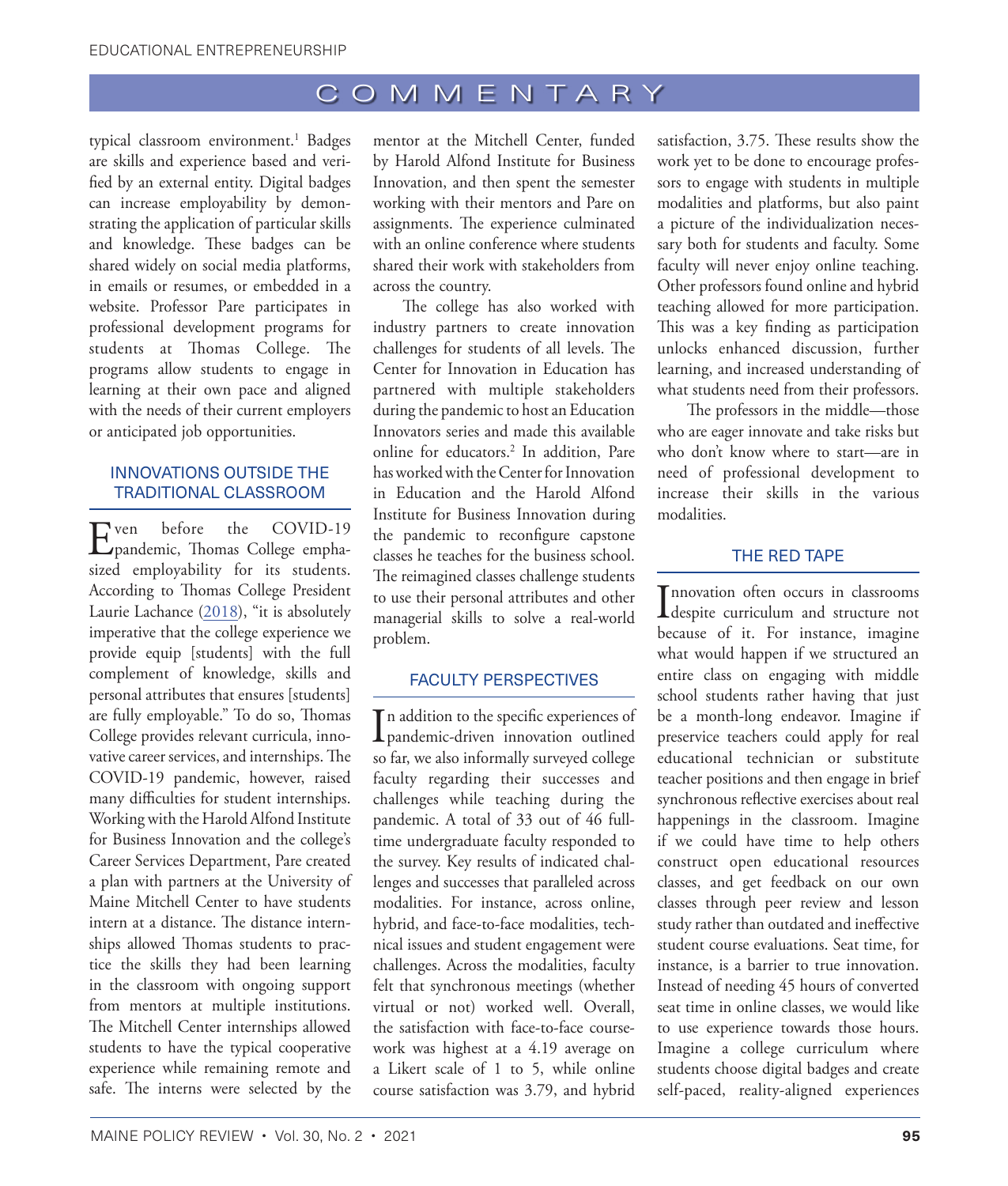that then build their skillset. Imagine encouraging the conversion of traditional textbooks to open educational resources with grant funding and time for professors to do the work. Imagine celebrating innovative professors for their teaching, much like Educate Maine celebrates the K–12 Maine Teacher of the Year. These are the types of activities and discussions taking place at Thomas College as a result of the pandemic and our perceived need for innovation in education.

Many stakeholders share these ideas. For instance, Mintz ([2021\)](#page-4-3) considers the future of higher education will include video lectures freely available online, test-optional admissions, greater use of educational technology, more online options, accountability for diversity metrics, less reliance on high-stakes exams, the opportunity for faculty and staff to work from home, virtual internships, and a flexible academic calendar.

These innovations face significant red tape:

- fiscal and philosophical barriers to effective IT and technologies
- lack of celebratory rhetoric on innovative professors in higher education
- outdated notions of seat time and work environments
- fiscal barriers to professional development access
- philosophical and time-related barriers to community-based projects in coursework
- lack of buy-in from traditionalists

#### POLICY IMPLICATIONS

The Maine Department of Economic<br>and Community Development worked with stakeholders all over the state to develop a 10-year economic development strategy. The report states that the workforce of tomorrow will

require continuous upgrading of knowledge, skills, and abilities to meet everchanging market needs. By 2025, Maine's economy will need 60 to 65 percent of its workers to have credentials, a number that now stands at approximately 44 percent. The report recommends that Maine (1) develop a system of stackable, micro-credentials that enable students to quickly and affordably obtain a credential of value, which can be used to build toward other credentials and be transferred fluidly among Maine educational institutions, (2) increase the availability of online learning and other flexible programs that are relevant to Maine employers and workers, and (3) institute statewide programs that provide co-op experiences, internships, research experiences, and apprenticeships (Maine DECD [2020\)](#page-4-3).

The recently released Maine Jobs and Recovery Plan highlights the need to connect workers to job opportunities to help the state's 10-year economic development strategy move forward. There are gaps between the types of skills needed and existing and available workers, and communication gaps that make it difficult for workers to match with available jobs (Office of the Governor [2021\)](#page-4-4). Tapping the American Rescue Plan (ARP) funding, a recently allotted block grant to the state for COVID-19 relief, would be a great way to make such connections. The plan also describes how the ARP funds offer an opportunity to build new infrastructure and start pilot programs to support skill advancement and outreach and build the bridge to connect workers to open opportunities.

The state should create a series of business councils to aid in the process of connecting workers to job opportunities. Business councils could be created anew or existing groups like Chambers of Commerce could be used to get this effort off the ground (E. Cervone, personal communication, June 14, 2021). These councils could be linked to the Maine Technology Institute's ongoing cluster initiatives and the proposed Hubs of Excellence, such as those in Portland and Bangor that are outlined in the state's new economic development strategy.

The Maine Jobs and Recovery Plan also discusses the need to train workers through competitive grants available to all higher education institutions in Maine. Such competitive grants could be used to increase the digital badging and credentialing efforts at Maine's colleges and universities. It could also allow these institutions to partner with workplaces to create paid internships. Internships, and the resultant real-world experiences that can lead to credentials, are effective tools to enhance students' experiences and fill the employers' needs. The \$30 million proposed to leverage these educational opportunities under the ARP, as well as other funding mechanisms already in place at the state level, would go a long way toward building entrepreneurial programs. Such funding could also allow all interested postsecondary students to take part in a paid internship or credentialing program through direct subsidies to the sponsoring institutions.

In a world with immediate access to constantly updated information via the internet, and where the publication process means textbooks are almost always at least a year out of date, we need policies that reward instructors for ensuring the educational resources they use are completely current and innovative. There needs to be funding for faculty to create open educational resources, preferably multimodal in nature, as such resources are not only up to date, but they also they save students money.